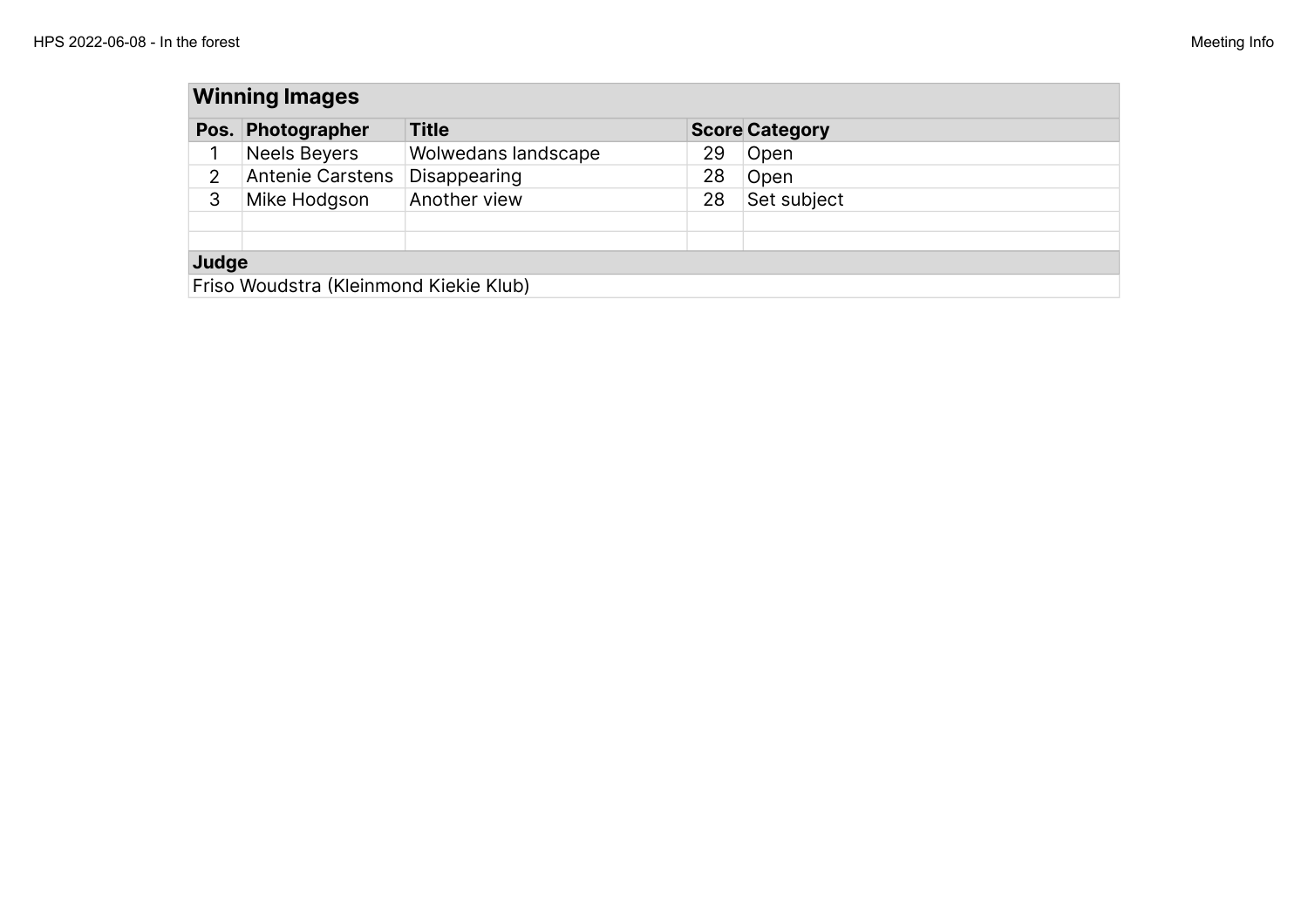| No. | Photographer        | <b>Title</b>                      | <b>Score</b> | <b>Comments</b>                                                                                            |
|-----|---------------------|-----------------------------------|--------------|------------------------------------------------------------------------------------------------------------|
|     | Steve Trimby        | Reach for the sky                 | 25           | Exp and focus well handled. Interesting background created in sky, preserved detail in branches            |
|     | Fiona Nell          | Rebirth                           | 21           | Pleasant scene emphasizing the new growth on the decomposed trunk. Spots of soft focus and<br>overexposure |
| 3   | Nettie Warncke      | Pine Forest                       | 22           | Clearing leading eye into forest. Slight oversaturation                                                    |
| 4   | Gavin Whiteford     | Harvesting in the Broccoli Forest | 23           | Pleasant scene created by author. Good exp and focus on subject. Perhaps bit more of the brocholi          |
| 5   | Peter Dewar         | Sunset Canopy                     | 22           | Tranquel mood set with soft warm light through heavy branches                                              |
| 6   | Gavin Whiteford     | The Woods in Winter               | 26           | Beautiful rich colours, good depth of field with stream leading eye to bridge and beyond.                  |
|     | Mike Hodgson        | Dancing light                     | 27           | Exp and focus well handled. Little spots of detail enhance image. Beautiful abstract scene                 |
| 8   | Denise Whiteford    | Forest In England                 | 27           | Pathway leads into scene, Figure in right spot. Well done . Sharp focus throughout image                   |
| 9   | Fiona Nell          | Forest Frenzy                     | 20           | Somewhat dull image created by monochrome soft focus. Eye keeps wandering                                  |
| 10  | Mike Hodgson        | Another view                      | 28           | Very well managed preserving detail in undergrowth and tree trunks. Well done Hang it on your wall         |
| 11  | Peter Dewar         | A Forest Walk                     | 28           | HDR effect works well with bright colours and good focus and composition, well done.                       |
| 12  | Stephen Roodt       | Forest tapestry                   | 24           | Interesting scene, author leads eye to moss covered branches.                                              |
| 13  | Issi Potgieter      | Forest reflected                  | 22           | Abstract image with reflecting light on water. Strong lines Eye keeps wandering in the image               |
| 14  | Rachel Gemmell      | Beam me up Scotty                 | 21           | White beams a bit disturbing in otherwise tranquil scene.                                                  |
| 15  | Nettie Warncke      | Bluebells in the Wood             | 24           | Bright bluebells liven up the green forest                                                                 |
| 16  | <b>Neels Beyers</b> | In the forest                     | 22           | Exposure in this medium handled quite well. Eye keeps wandering.                                           |
| 17  | Stephen Roodt       | Forest Jewelry                    | 25           | Wonderful detail captured on the moss. Good exp and focus. Well done                                       |
| 18  | Denise Whiteford    | Dense Forest                      | 24           | Soft monotone colours work well with enough detail left to identify the subject.                           |
| 19  | <b>Neels Beyers</b> | Trees at Vergelegen IR            | 25           | Exp and focus well handled. Eerie atmosphere created by IR                                                 |
| 20  | Steve Trimby        | Fantastic fungi                   | 23           | Exp and focus good on lichen but background somewhat disturbing                                            |